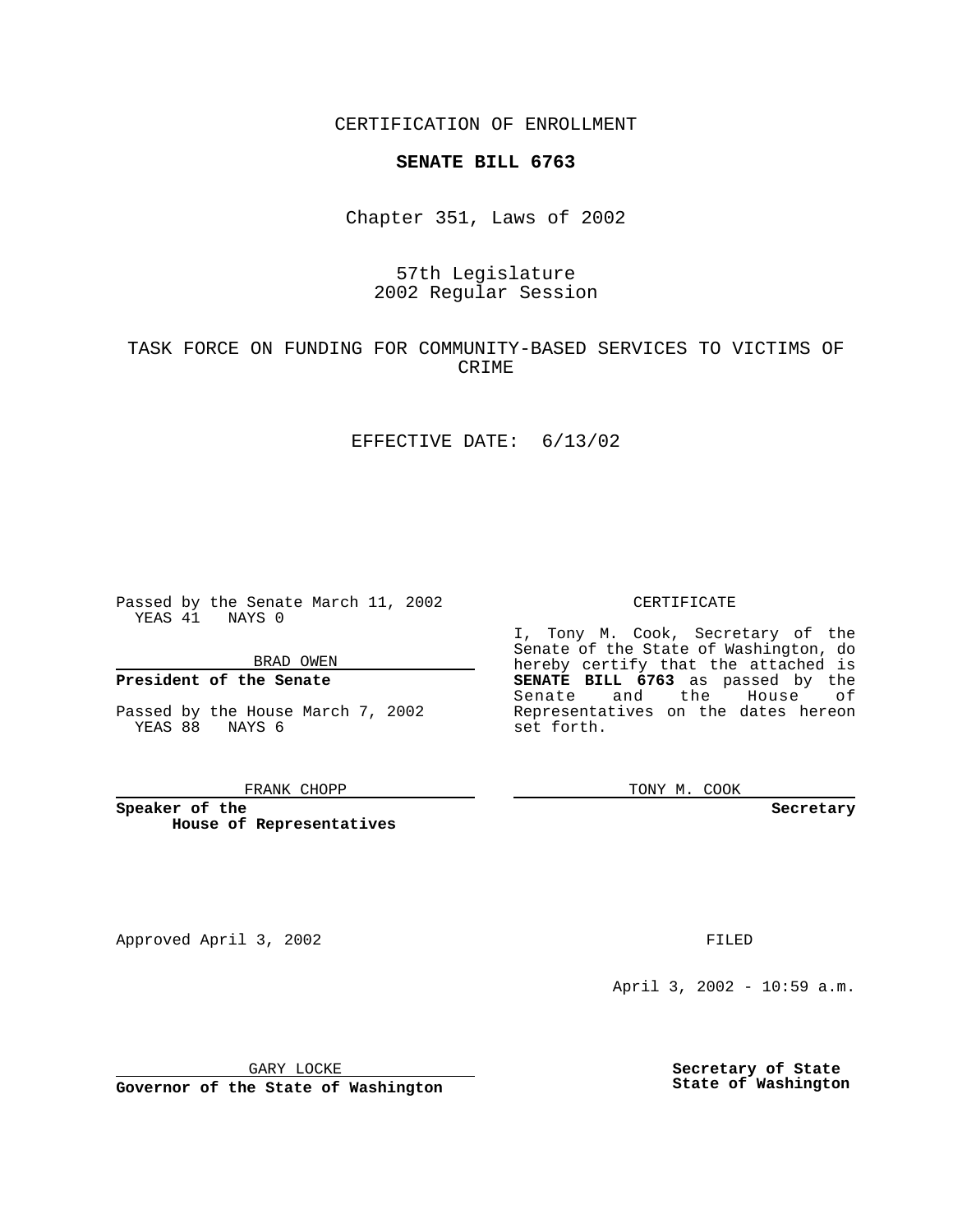# **SENATE BILL 6763** \_\_\_\_\_\_\_\_\_\_\_\_\_\_\_\_\_\_\_\_\_\_\_\_\_\_\_\_\_\_\_\_\_\_\_\_\_\_\_\_\_\_\_\_\_\_\_

\_\_\_\_\_\_\_\_\_\_\_\_\_\_\_\_\_\_\_\_\_\_\_\_\_\_\_\_\_\_\_\_\_\_\_\_\_\_\_\_\_\_\_\_\_\_\_

### AS AMENDED BY THE HOUSE

Passed Legislature - 2002 Regular Session

**State of Washington 57th Legislature 2002 Regular Session By** Senators Costa, Hargrove, Long, Carlson, Winsley and Kohl-Welles Read first time 02/01/2002. Referred to Committee on Human Services & Corrections.

 AN ACT Relating to a task force on funding for community-based services to victims of crime; adding a new section to chapter 43.31 RCW; and providing an expiration date.

BE IT ENACTED BY THE LEGISLATURE OF THE STATE OF WASHINGTON:

 NEW SECTION. **Sec. 1.** A new section is added to chapter 43.31 RCW to read as follows:

 (1) There is created the Washington state task force on funding for community-based services to victims of crime.

(2) The task force shall consist of the following members:

 (a) The director of the office of community development, or the director's designee;

 (b) The secretary of the department of social and health services, or the secretary's designee;

 (c) The director of the department of labor and industries, or the director's designee;

 (d) At least eleven, but not more than fifteen, additional members, selected by the director of the office of community development, including: At least one representative each of community-based organizations that focus on providing services to homicide survivors,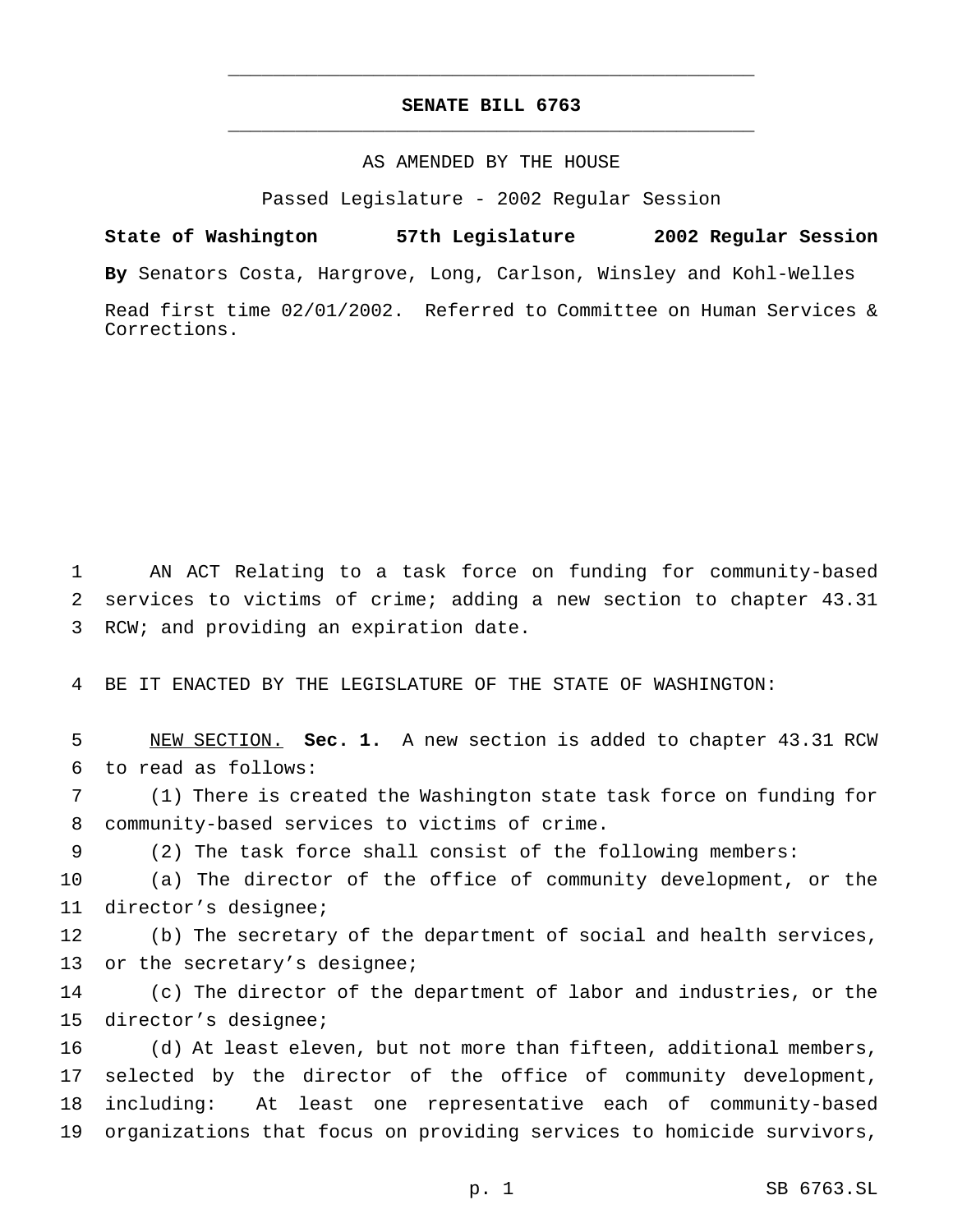assault victims (other than sexual assault and domestic violence), robbery victims, child abuse victims, and victims of drunk and drugged drivers (vehicular assault and vehicular homicide); one representative of organizations that provide services primarily to domestic violence victims; one representative of organizations providing services primarily to sexual assault victims; one representative of programs that provide services to victims who are deaf, blind, or otherwise disabled; one representative of organizations that provide services solely for victims to whom English is a second language; one representative of victim service programs administered by law enforcement agencies; and one representative of victim/witness 12 assistance programs administered by county prosecuting attorneys;

 (e) Four legislators, two from the senate to be chosen by the president of the senate and two from the house of representatives to be chosen by the speaker of the house of representatives. Not more than one member from each chamber may be a member of the largest political party caucus.

 (3) The task force shall be chaired by the director of the office of community development, or the director's designee.

(4) The task force shall carry out the following activities:

 (a) Measure and evaluate the progress of the state in providing funding to community-based programs that provide services to victims of crime, especially the underserved victim populations identified as: Homicide survivors, physical assault victims (nondomestic violence and nonsexual assault related), robbery victims, child abuse victims, vehicular assault and homicide victims and survivors, and victims of property crimes;

 (b) Identify available federal, state, and local programs that provide services to underserved victims as defined in (a) of this subsection;

 (c) Identify federal and private funds, including funds from foundations and other nonprofit organizations, that may be available for community-based programs that provide services to crime victims;

 (d) Make recommendations on methods to provide a cost-effective coordinated system of support and assistance to persons who are victims of crime;

 (e) Make recommendations on funding necessary to provide appropriate services to the underserved victims, with recommendations on revenue sources; and